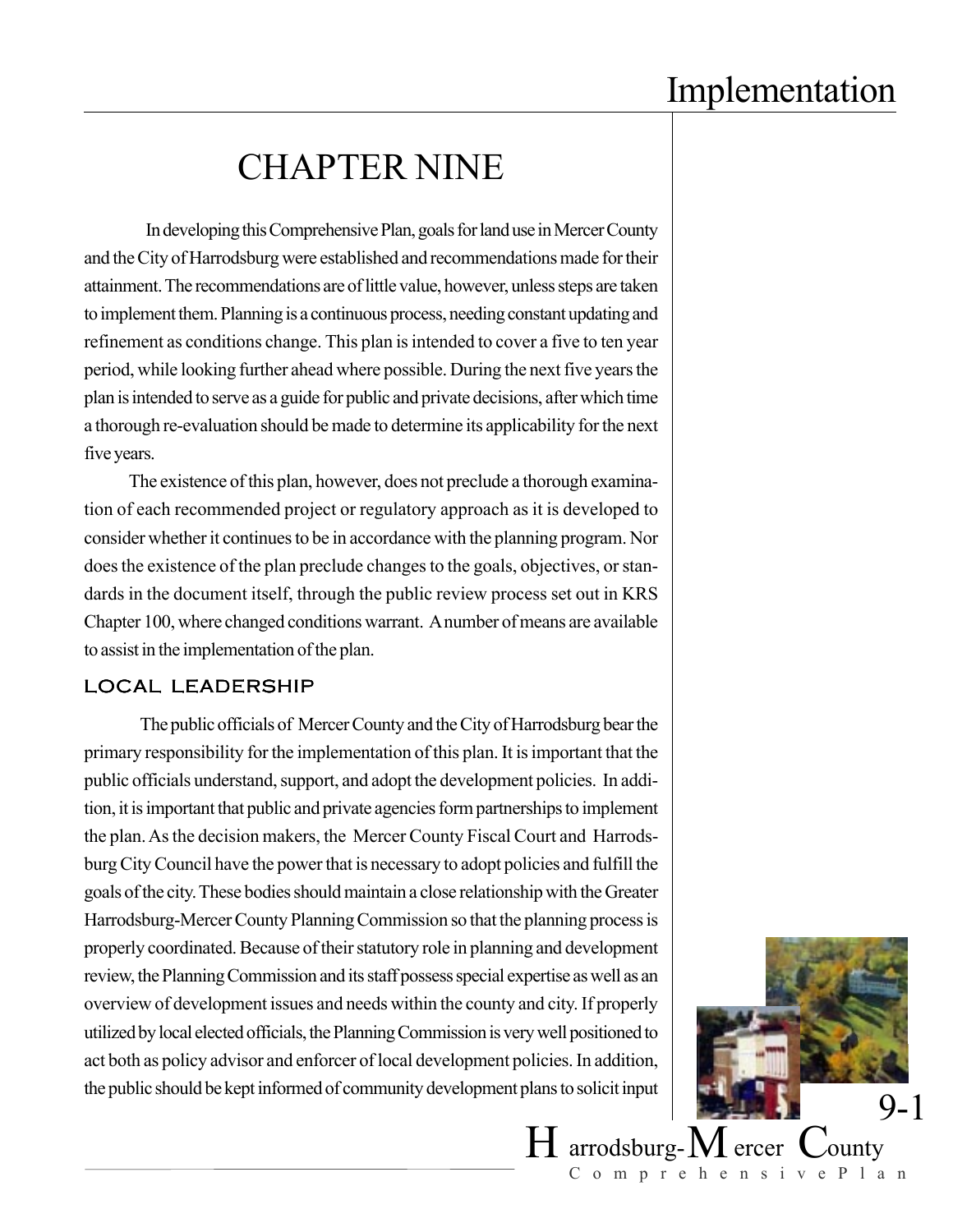and support for the program. As development policies are changed, it is recommended that public charrettes and workshops are held in order to obtain meaningful input into the planning process.

### SUBDIVISION REGULATIONS

The subdivision of land is the initial step in the process of building a community. Subdivision regulations are locally adopted regulations that serve to govern the conversion of raw land into building sites. The design and quality of the subdivisions determine the form and character of a community. Once land has been divided into blocks and lots, streets built, and utilities are installed, a development pattern is permanently established and unlikely to be changed. For generations the entire community and the individuals who live in the subdivision will be influenced by the quality and character of subdivision design. Therefore, subdivision regulations applied in advance of development provide a community with its only opportunity to ensure that its new neighborhoods are properly designed.

Subdivision regulations play a crucial role in establishing development standards for new development. Appropriate standards help assure effective traffic patterns, adequate streets, adequate water pressure for domestic use and fire fighting capacity, adequate provision for sewerage, storm water drainage, appropriate spacing between buildings and between streets and buildings, adequate recreational facilities, and an aesthetically pleasing environment.

It is recommended that the subdivision regulations be reviewed and updated as necessary after final adoption of the comprehensive plan. In addition, it is important that these regulations be uniformly and regularly enforced by the planning commission. Without enforcement, the regulations have no merit and begin to lose meaning as precedents of non-conformance are established. In addition to regular enforcement, it is also recommended that all subdivisions and sites be inspected regularly in order to ensure that improvements are being installed in accordance with the subdivision regulations and approved plans.

Specific areas that should be addressed in the Harrodsburg-Mercer County Subdivision Regulations are the implementation of better access management techniques, landscaping, tree planting, and performance standards to ensure that all new developments are aesthetically pleasing. Furthermore, the subdivision regulations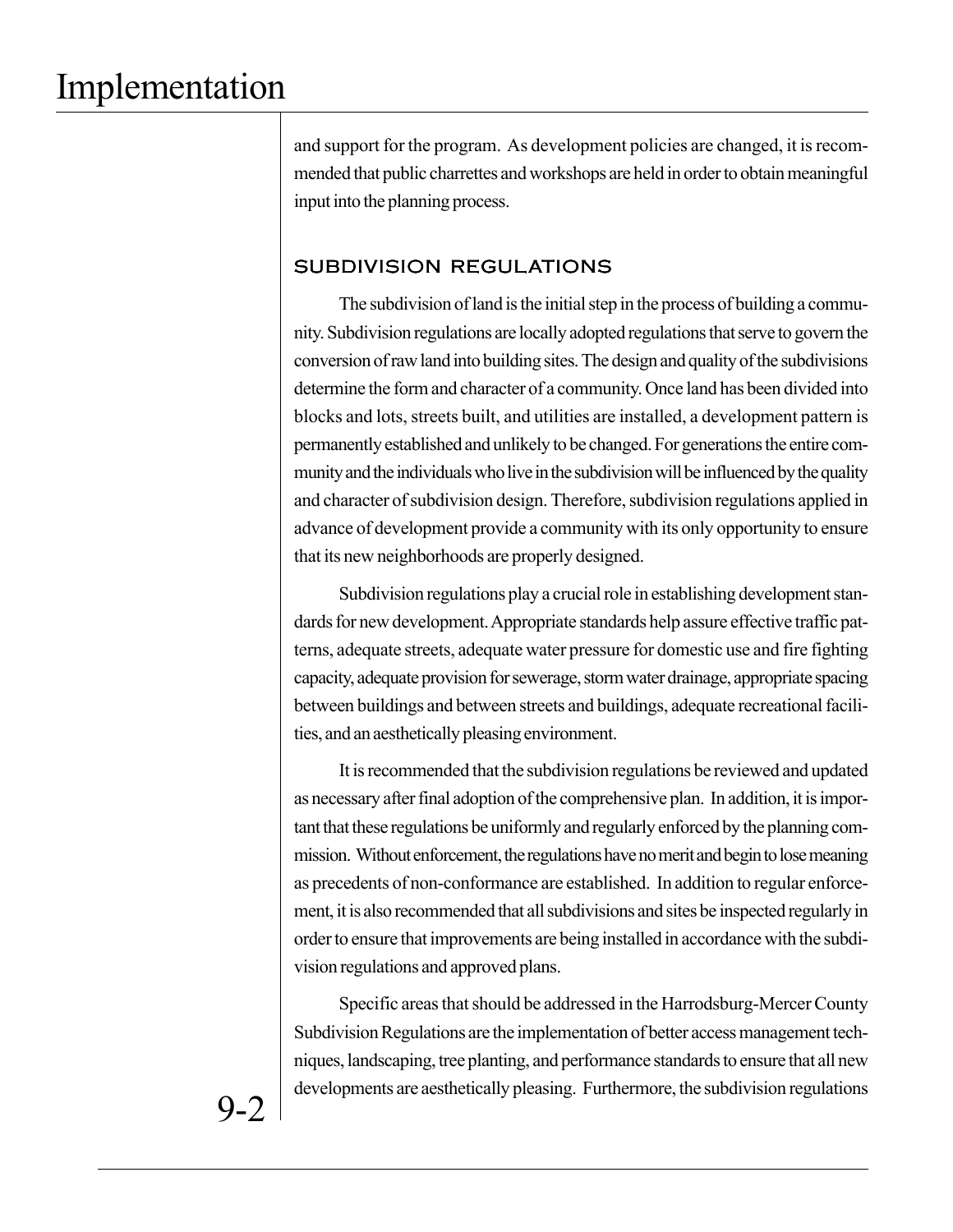should be revised to address minimum standards for the creation of open space, greenway corridors, and the inclusion of bike and pedestrian ways in order to provide linkages with local parks, especially in areas shown on Exhibit III. In addition, the planning commission may want to consider implementing density bonuses (in the city and county zoning ordinances) for conservation/clustered subdivisions in order to make this type of development more attractive to developers.

#### ZONING

The zoning ordinance is considered to be one of the principal tools for implementing the land use plan. Zoning generally divides the community into exclusive use districts - agricultural, residential, commercial, and industrial - specifying the particular uses that will be allowed in each district. Standards are then set for each district which regulate permitted uses, density of structures, lot sizes, percent coverage of lots by buildings, building setbacks and off-street parking. The theory behind separation of uses through zoning is that of protecting property values by preventing incompatible uses from locating next to one another. Zoning implements the land use plan because the use districts are based upon the land development policies established in Chapter 8 of the plan.

Alternate approaches to strict use separation are also available. Performance standards may be developed to regulate permissible impacts of each land use on neighboring uses and on community services. In theory this would allow any mix of land uses within an area as long as negative impacts on neighboring uses could be controlled. Some of the methods that could be required to control potentially negative impacts could include buffering along property boundaries, special sound proofing of structures and altering traffic patterns on site.

A combination of the above approaches is also possible. Such an approach could include a separation of uses into broad categories, such as residential, commercial, industrial, and agricultural. Within these broad categories, standards could be provided to determine the appropriate type or density of development based on site factors (for example, soils, slope, and drainage characteristics), compatibility with neighboring uses, and availability of needed services (for example, road capacity, availability of central water or sewer, and school capacity).



ComprehensivePlan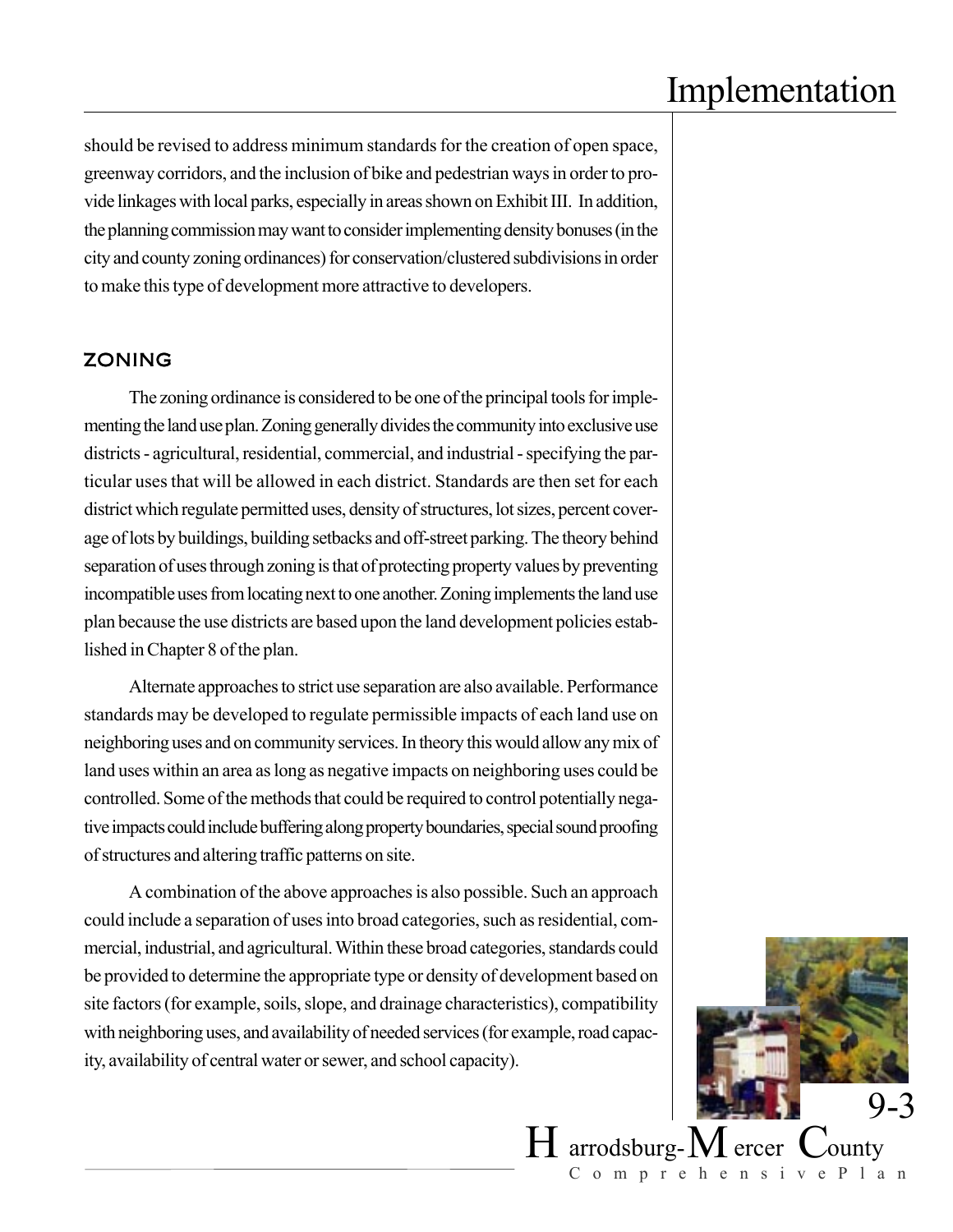Upon final adoption of the comprehensive plan, the zoning regulations should be reviewed and updated as necessary to implement the comprehensive plan. Prior to the revision of the city and county ordinances, additional studies should be undertaken by the planning commission for the city's Renaissance Kentucky Area, historic districts, and U.S. 127 by-pass area so that modifications to the zoning ordinances reflect the stated goals for these programs and areas. In addition, the planning commission should consider the expansion of Historic Zoning and jurisdiction of the Harrodsburg Architectural Review Board to all National Register Historic Districts in the city in order to further protect these properties from demolition and inappropriate rehabilitation and infill development. The zoning ordinance should then be modified to create an overlay district along the U.S 68 corridor to Shakertown as a mechanism to preserve this historic resource with additional setbacks, landscaping, signage and design requirements. In addition to increasing lot sizes in the Agricultural Districts, it is recommended that both zoning ordinances be modified to create density bonuses for conservation/clustered subdivisions in order to encourage this type of residential development in rural areas. Requirements to provide linkages to recreational areas, bikeway and pedestrian paths in areas identified in Exhibit III should also be considered as a prerequisite for development and integrated into the ordinances and subdivision regulations. Finally, more specific landscaping and buffering requirements should be incorporated into both ordinances for existing districts.

## SITE PLAN REVIEW

An important element of any zoning or development regulation ordinance is site plan review. While zoning specifies permitted uses of land, site plan review is the means by which the quality of new development is protected through evaluation of the proposed layout and design. It is also the means by which potentially negative impacts on neighboring uses are controlled. Where more intense uses abut less intense uses, for example a neighborhood shopping center next to a residential area, site plan review is the appropriate tool to evaluate potential noise and traffic impacts. The importance of a professional review of site plans should therefore not be underestimated. It is recommended that the Planning Commission review their current site plan review procedures to determine if additional coordination with other agencies is warranted. At this time, it is also recommended that the planning commission consider contracting with an engineering firm to review plats, improvement and site plans.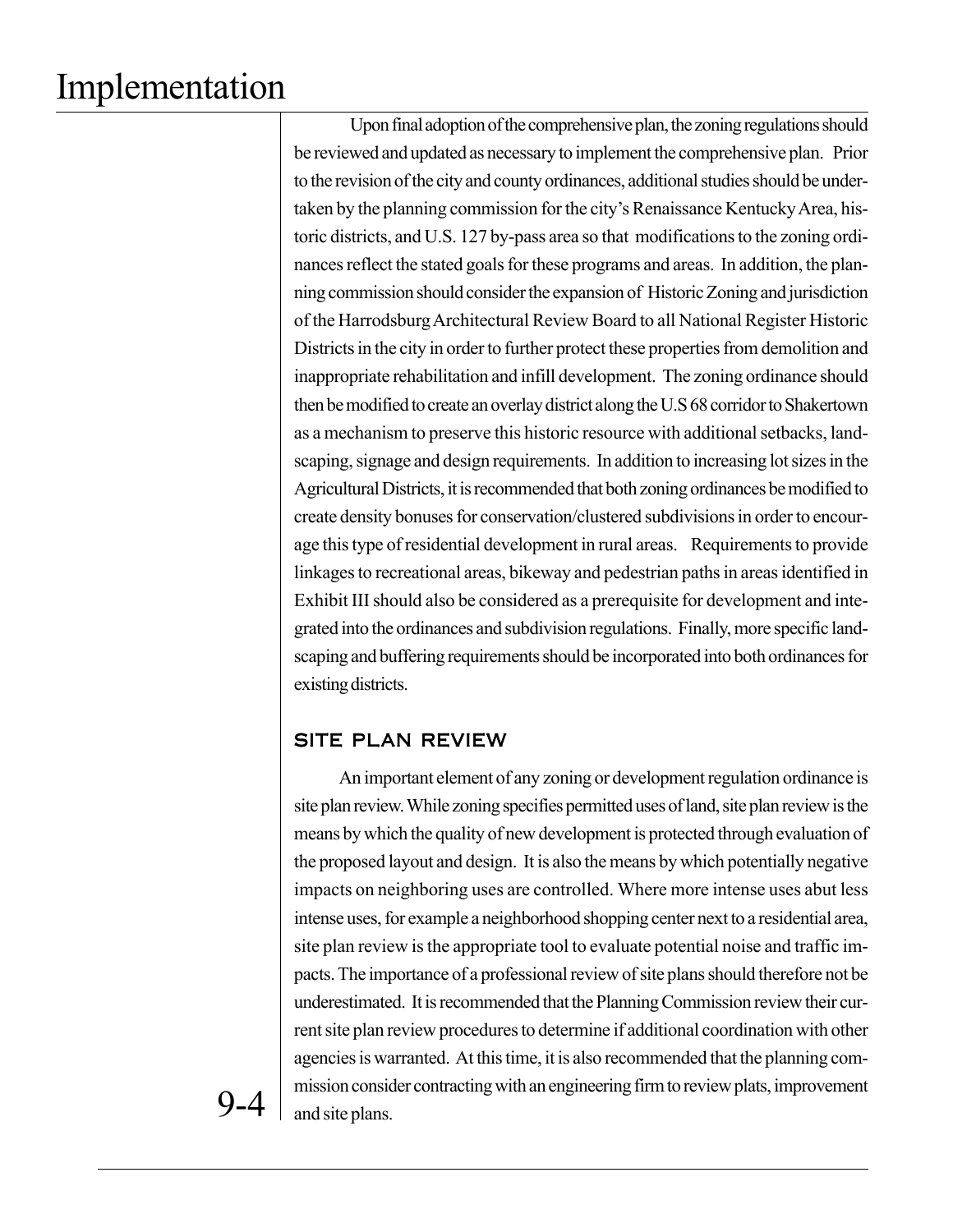### CODE ENFORCEMENT

Codes are governmental requirements placed on private uses of land to protect the occupants from the hazards of living and working in unsound, unhealthy, or otherwise dangerous structures or conditions. Building, plumbing, electrical and fire codes provide minimum standards for the construction of both new buildings and alteration of existing structures. The housing code provides that existing dwellings must be maintained in a safe and sanitary manner. Structures that are considered unfit for human habitation may be condemned and removed. Other regulations, such as health department regulations, provide minimum standards for on site septic installations.

These codes apply to the community as a whole and are uniform in nature. In some cases the local government may establish its own standards, or the state may dictate a uniform or minimum set of standards for the commonwealth. In order for these codes to be useful an inspection system must be maintained with qualified inspectors enforcing the regulations in the code. Inspectors may be employed by the state to staff district offices or may be locally hired to enforce local codes. At the present time, code enforcement for new construction seems adequate. However, it is recommended that the planning commission review procedures and specifications for subdivision improvement inspection to insure uniform compliance with requirements. In addition, the fiscal court and city council may want to consider the adoption of a property maintenance code to address dilapidated structures and littered lots.

#### ROAD MANAGEMENT PLAN

The development of many of the recommended highway improvements in Mercer County is dependent primarily on the Kentucky Transportation Cabinet, Department of Highways. However, much responsibility rests on the local units of government. Local agencies must work among themselves and with the Department of Highways to resolve differences with respect to location and features of particular road improvements. Local groups must actively support highway improvements in their areas. They must also be prepared, when required, to provide rights-of-way, for example. The planning commission has the responsibility of helping to maintain the traffic-carrying capacity of major streets and roads by developing good local land use planning practices, subdivision regulations, and zoning ordinances.



ComprehensivePlan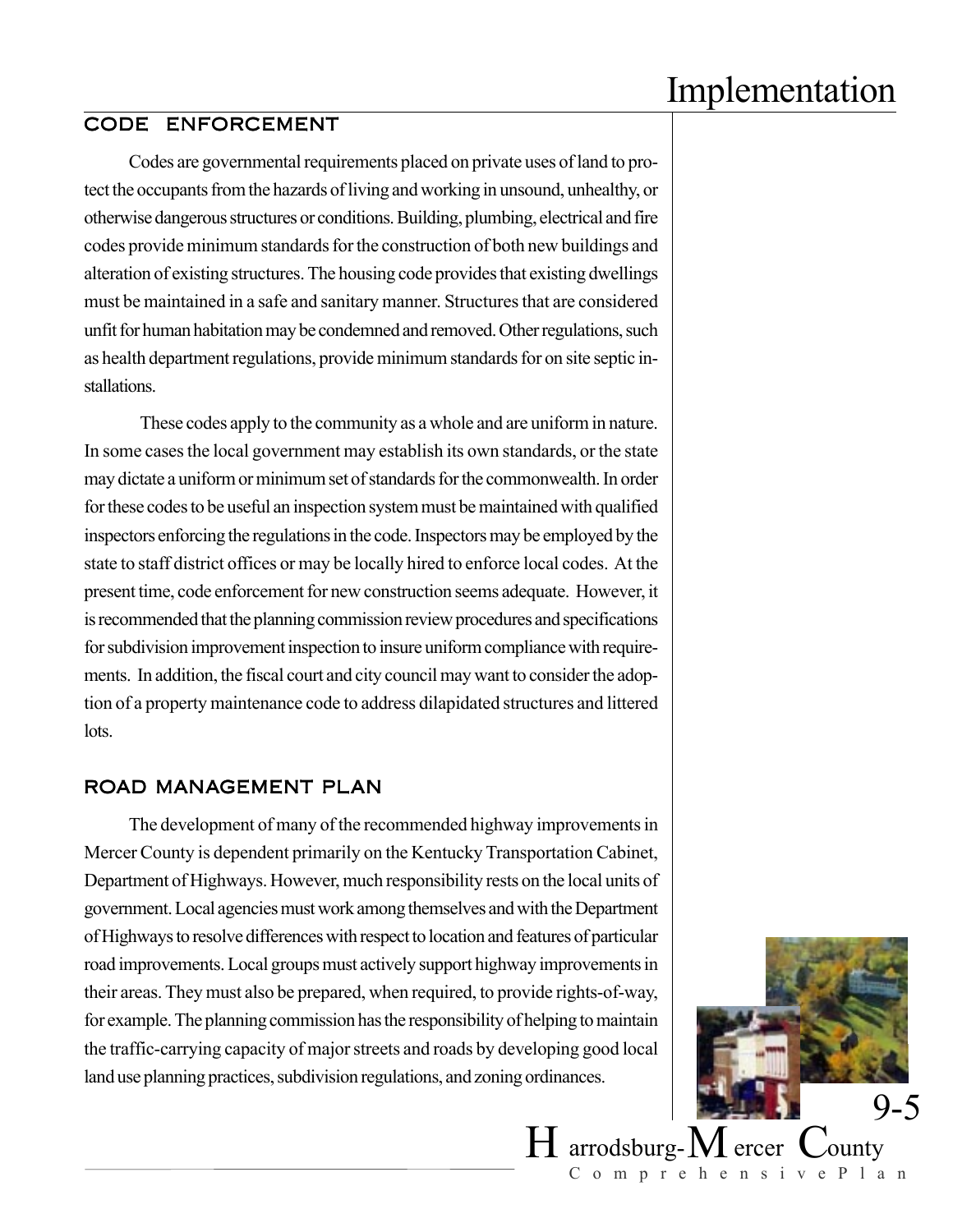Roads not maintained by the State Department of Highways are maintained by the fiscal court or the cities. The responsibility for making improvements to these roads also rests with local agencies. It is important that a systematic method of inventorying conditions on these roads and scheduling needed maintenance and improvements be established in the form of county and city road management plans. Scheduling should be based on established criteria, such as volume of traffic, severity of need, and the like. In addition, the plan should be integrated into a multi-year capital improvements program for the county and cities. At thepresent time, the City of Harrodsburg is in the process of developing a systematic road management plan. Once this is formulated, it is recommended that the city continue to conduct and maintain an inventory of all roads and their structural conditions and develop a specific long term maintenance and improvement plan. Finally, it is recommended that the Mercer County Fiscal Court also inventory existing roads and establish a long term maintenance and improvement plan for county maintained roadways.

## PUBLIC IMPROVEMENTS PROGRAM AND CAPITAL BUDGET

The capital improvements budget is a method used by governmental units for scheduling the financing of a part of the public improvements program which can be realized during a definite period of time, normally five to six years, on a systematic basis. This budget contains detailed improvement proposals including cost estimates. It should also be carefully coordinated with the financial resources and debt service structures of the community.

The first year of a capital budget should be adopted by the governing body as a part of its annual budget. The capital budget should be reviewed annually and extended for one year with the first year being adopted as the current annual budget.

9-6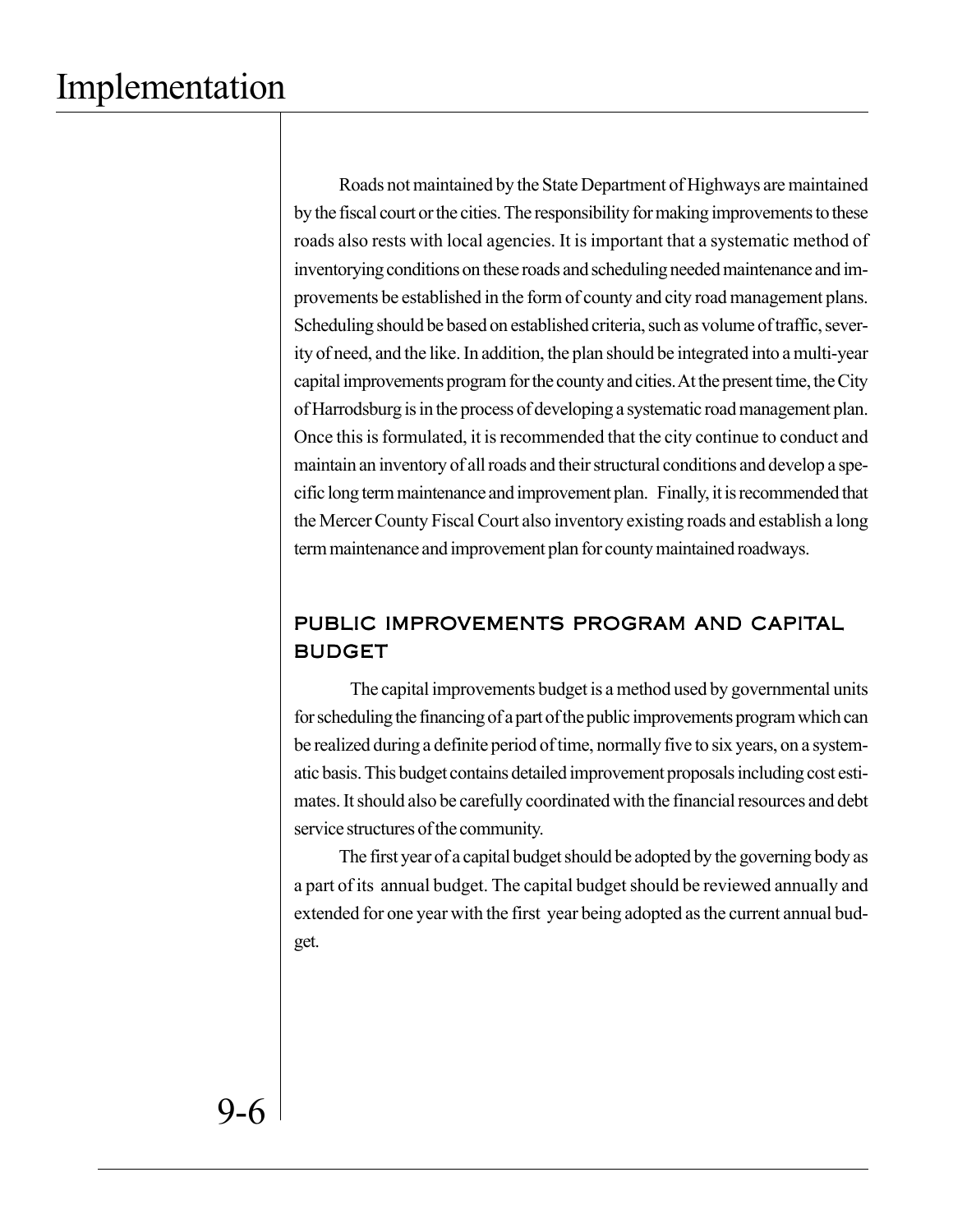### PUBLIC PARTICIPATION

Community acceptance and cooperation is essential to the success of a comprehensive plan. The ideas and support of local civic clubs, neighborhoods groups and community clubs, private citizens, business and industrial leaders are needed to implement a successful community improvement project. A large part of achieving successful citizen participation is through a public education program designed to permit a two way flow if information between the citizens and the planning commission, county, and cities. Experience has shown that such a public information program provides a valuable sounding board from which valid suggestions and criticisms usually result.

As development policies, ordinances, regulations are revised it is recommended that various public workshops be held to obtain meaningful input into the planning process. In addition, it is recommended that the planning commission develop a website to facilitate public access to planning documents, applications, minutes, etc. Allowing the public access to forms and other documents also reduces the amount of time that planning staff spends answering general information questions. In addition, it is recommended that the planning commission consider participating in the Governor's Office of Technology (GOT) Kentucky Landscape Census Program as part of initiating a formal GIS mapping program for the county. This program, administered in conjunction with NASA, facilitates the satellite tracking of land cover and land use over time. Participating in this program would enable the planning commission to have access to property information on a site by site basis in order to determine site development feasibility and more accurately address storm water management issues which is of particular concern in karst areas. In addition, it would enable the planning commission to track changes in land cover and land use over time to better assess land use trends in Mercer County and the City of Har-